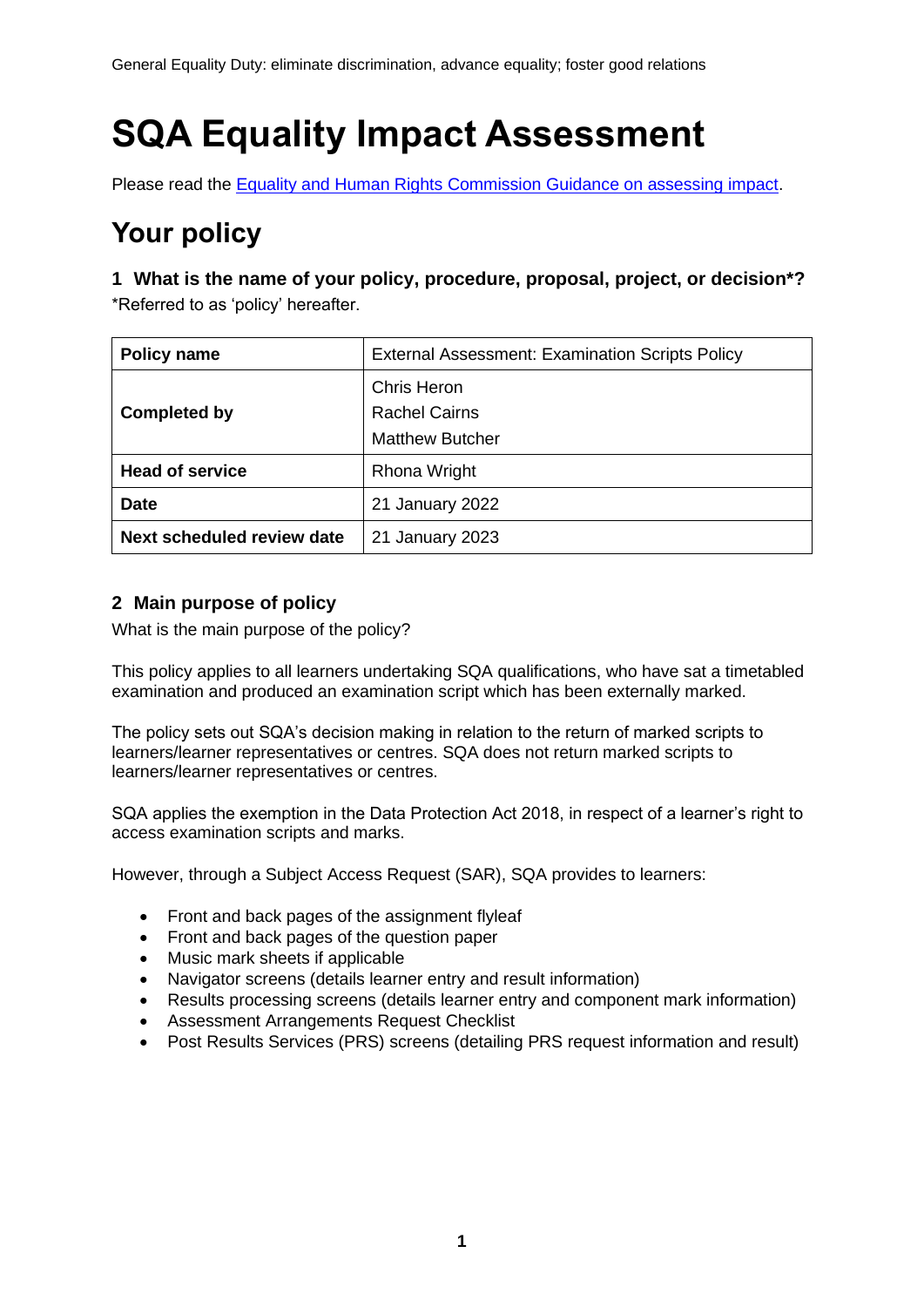#### **3 Information and evidence used to evaluate impact**

What information, and evidence, is being used to evaluate the impact of this policy on people who share protected characteristics?

SQA is not in receipt of evidence to evaluate the impact of this policy on equality groups.

SQA applies the exemption in the Data Protection Act 2018, in respect of a learner's right to access examination scripts and marks.

However, through a SAR, SQA provides to learners:

- Front and back pages of the assignment flyleaf
- Front and back pages of the question paper
- Music mark sheets if applicable
- Navigator screens (details learner entry and result information)
- Results processing screens (details learner entry and component mark information)
- Assessment Arrangements Request Checklist
- PRS screens (detailing PRS request information and result)

SQA provides multiple contact points for a learner to request information in relation to their marked examination scripts which is to enable a range of opportunities to access information. Each request will be managed in line with internal processes; however, we are not currently requested to collate the number of requests to enable our processes to be undertaken.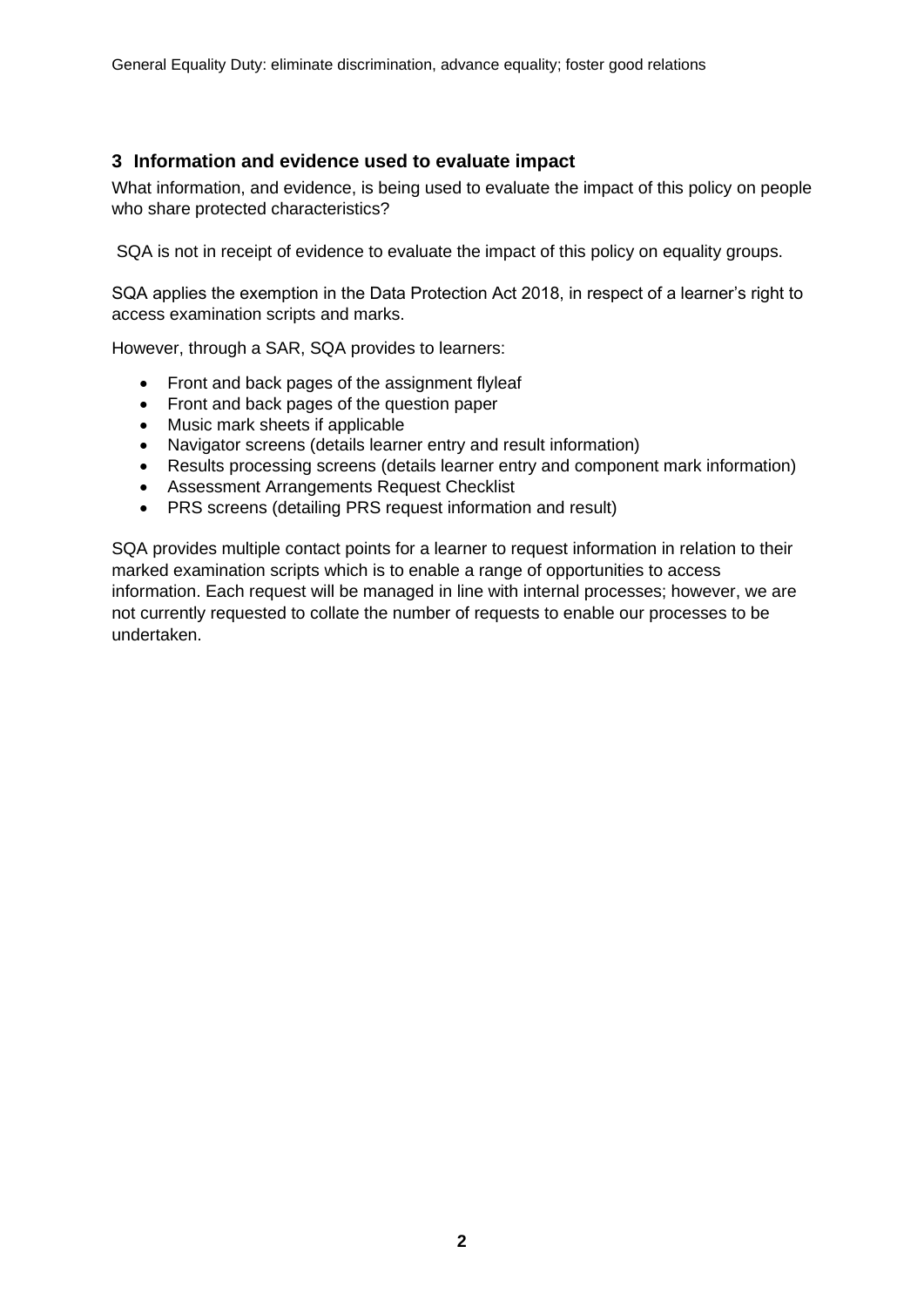## **Public Sector Equality Duty**

SQA is required to have 'due regard' to the need to eliminate unlawful discrimination, advance equality of opportunity and foster good relations.

This section provides the opportunity to capture how the policy will contribute towards the three aims of the general equality duty, and to consider if there is anything more we need to do to meet our responsibilities.

#### **5 How might this policy impact on people who share protected characteristics?**

Please consider positive or negative impacts. (At the beginning of the process, you may want to record perceived impact. Ongoing monitoring of the policy will allow you to measure the actual impact of the policy.)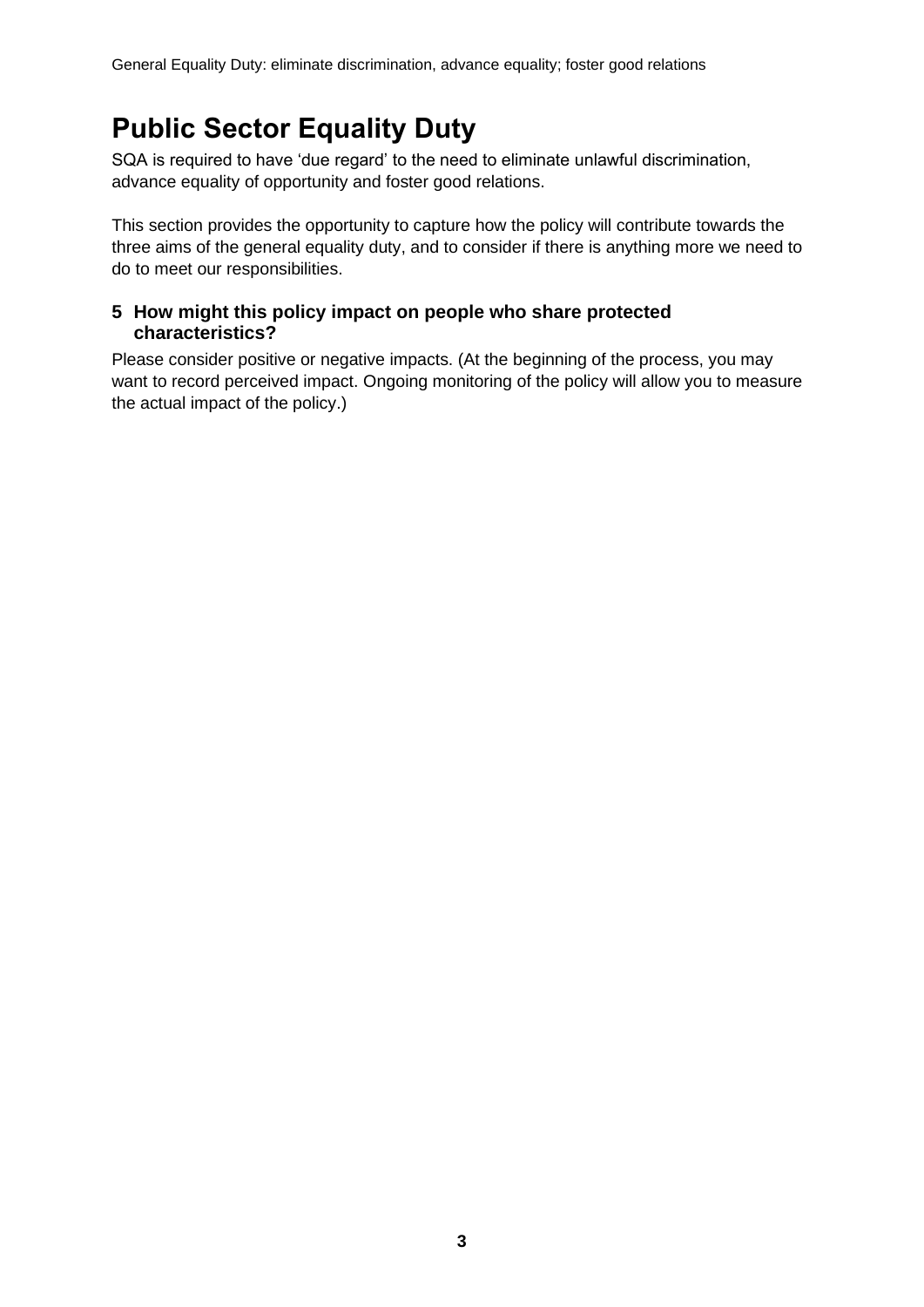| <b>Protected</b><br>characteristic                           | <b>Impact</b><br>(positive/negative/neutral) | Please provide more<br>information                                                                                                                                                                                           |  |
|--------------------------------------------------------------|----------------------------------------------|------------------------------------------------------------------------------------------------------------------------------------------------------------------------------------------------------------------------------|--|
| Age                                                          | <b>Neutral</b>                               | There is no evidence or<br>information to suggest at present<br>that specific equality groups are<br>differentially impacted by SQA's<br>approach to the management of<br>SARs in relation to marked<br>examination scripts. |  |
|                                                              |                                              | Where evidence or information is<br>made available, including an<br>increase in SARs, SQA will review<br>its decision. Furthermore, SQA will<br>review its decision in light of any<br>legislative changes.                  |  |
|                                                              |                                              | SQA provides other avenues of<br>information to learners which is<br>outlined in this document                                                                                                                               |  |
| <b>Disability</b>                                            | <b>Neutral</b>                               | As above                                                                                                                                                                                                                     |  |
| Marriage or civil<br>partnership                             | <b>Neutral</b>                               | As above                                                                                                                                                                                                                     |  |
| Race                                                         | <b>Neutral</b>                               | As above                                                                                                                                                                                                                     |  |
| Religion, belief or non-<br>belief                           | <b>Neutral</b>                               | As above                                                                                                                                                                                                                     |  |
| Sexual orientation                                           | <b>Neutral</b>                               | As above                                                                                                                                                                                                                     |  |
| Gender re-assignment<br>(gender identity and<br>transgender) | <b>Neutral</b>                               | As above                                                                                                                                                                                                                     |  |
| Pregnancy/maternity                                          | <b>Neutral</b>                               | As above                                                                                                                                                                                                                     |  |
| Sex                                                          | <b>Neutral</b>                               | As above                                                                                                                                                                                                                     |  |
| Care experience<br>(where relevant)                          | <b>Neutral</b>                               | As above                                                                                                                                                                                                                     |  |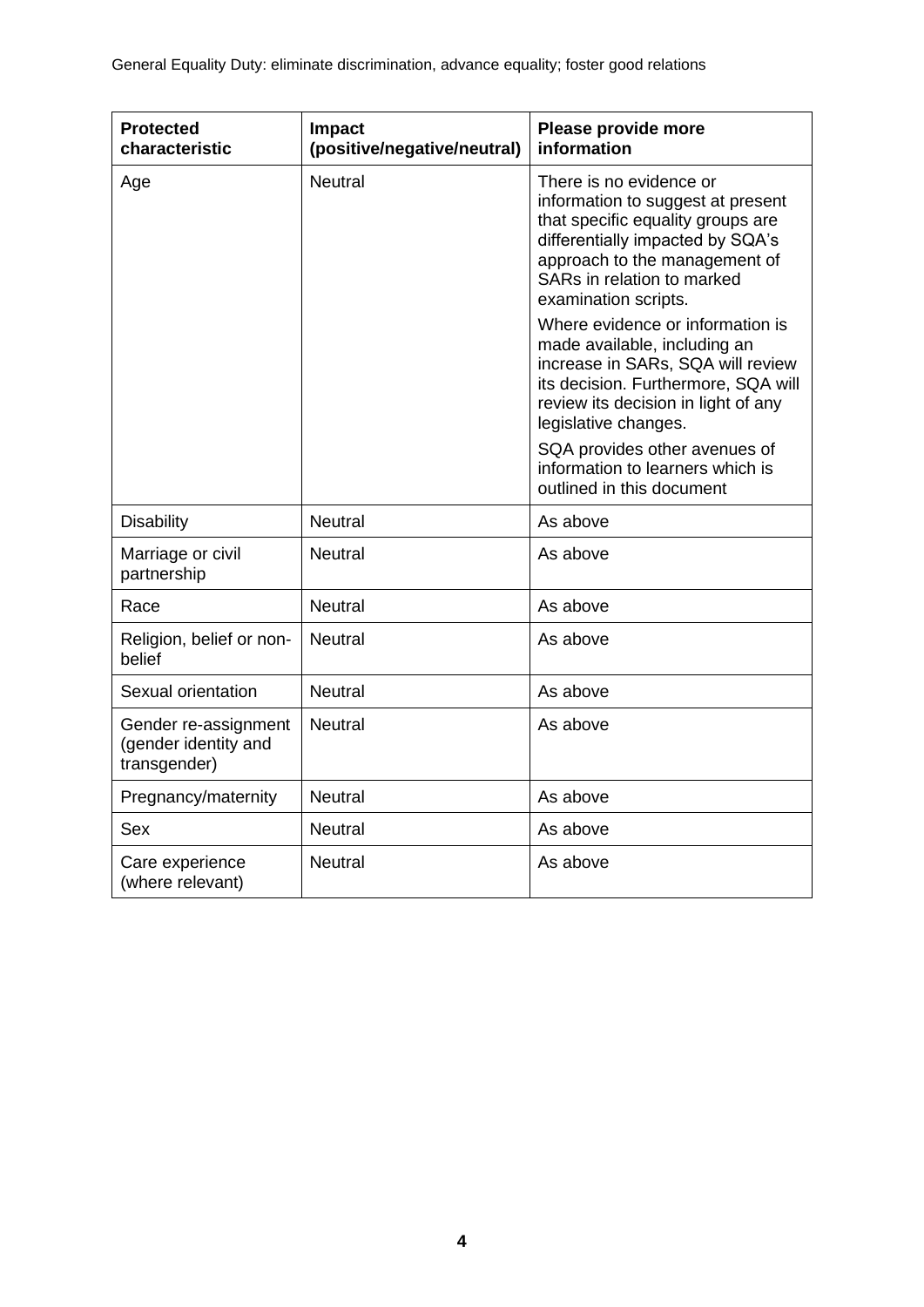#### **6 What arrangements could be implemented to reduce or mitigate any potential adverse or negative impacts identified above?**

While it is noted that there is a neutral impact on equality groups, SQA does provide information and support to learners in other forms and in exceptional situations SQA will provide marked examination scripts in the interests of learner welfare and/or legal obligation:

- Where a learner expresses concerns about their own, or another person's, wellbeing, or welfare SQA will provide evidence to the Police, Social Services or to the learner's centre
- Where a learner submits a SAR or Freedom of Information Request (FOI), while the learner will not receive their marked examination script, the learner will be provided with further information. As part of a SAR, SQA provides to learners:

Front and back pages of the assignment flyleaf Front and back pages of the question paper Music mark sheets if applicable Navigator screens (details learner entry and result information) Results processing screens (details learner entry and component mark information) Assessment Arrangements Request Checklist PRS screens (detailing PRS request information and result)

- Learners are or can be provided with pieces of assessed coursework with redaction of any marking information. The information that is redacted is any personal marker details e.g. marker name, marker number and any comments written by the marker in relation to the marking of the material.
- Learner/ learner representatives or centres, who meet eligibility criteria are able, to address perceived issues or imbalances in the marking process through a range of post results services
- Learners/ learner representatives or centres are able, depending on circumstances have the right to submit appeals to SQA, for the decisions outlined in SQA's Appeals Process.

#### **7 If you are proceeding with a decision that may have a negative impact despite the mitigatory arrangements identified, are you satisfied that this is objectively justified, ie a proportionate means of achieving a legitimate aim? Please provide explanatory details.**

SQA acknowledges that there could be a differential impact on learners from certain equality groups; however, SQA is not aware of or in receipt of any evidence to suggest this. Furthermore, to support learners understanding of their marked examination scripts, SQA provides information through SARs. For learner welfare/ legal obligation issues we do ensure that all materials are provided to relevant authorities, when required, and for requests outwith marked examination scripts, further information about a learner's results can be provided as detailed above.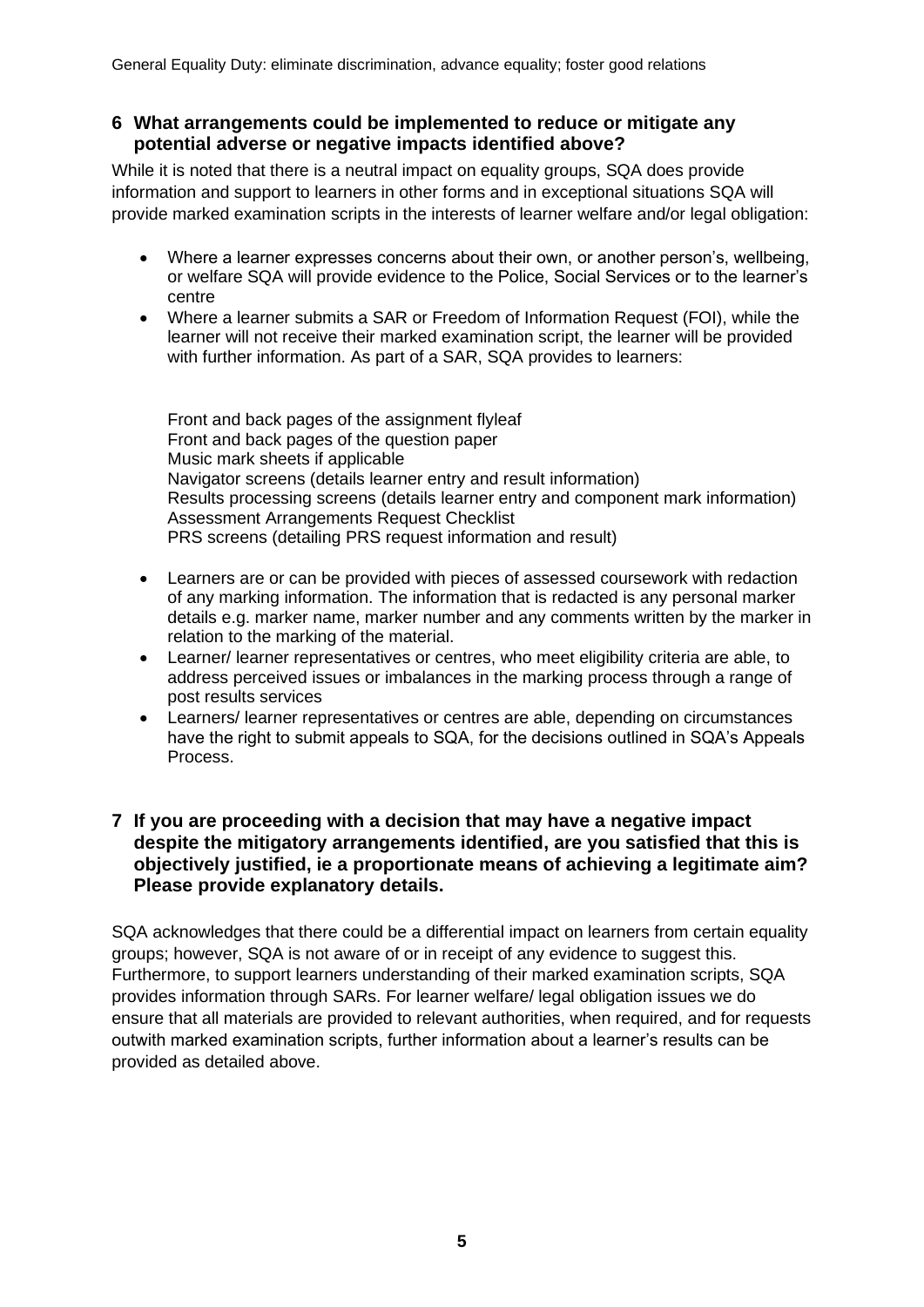#### **8 Could this policy be revised or changed to better meet the general equality duty?**

SQA will ensure that it takes into consideration any identifiable patterns in requests for marked examination scripts. Further that it will respond to any changes to legislation.

#### **9 Has there been consultation/is consultation planned with people who will be affected by this policy/procedure/project/decision? Please detail below how this has affected your decision making.**

No consultation planned.

#### **10 How will this policy be monitored and evaluated?**

While no consultation or monitoring is planned to specifically evaluate the impact of the policy SQA will review this policy in light of changes to legislation and identifiable patterns in SAR received which is outlined in our actions below.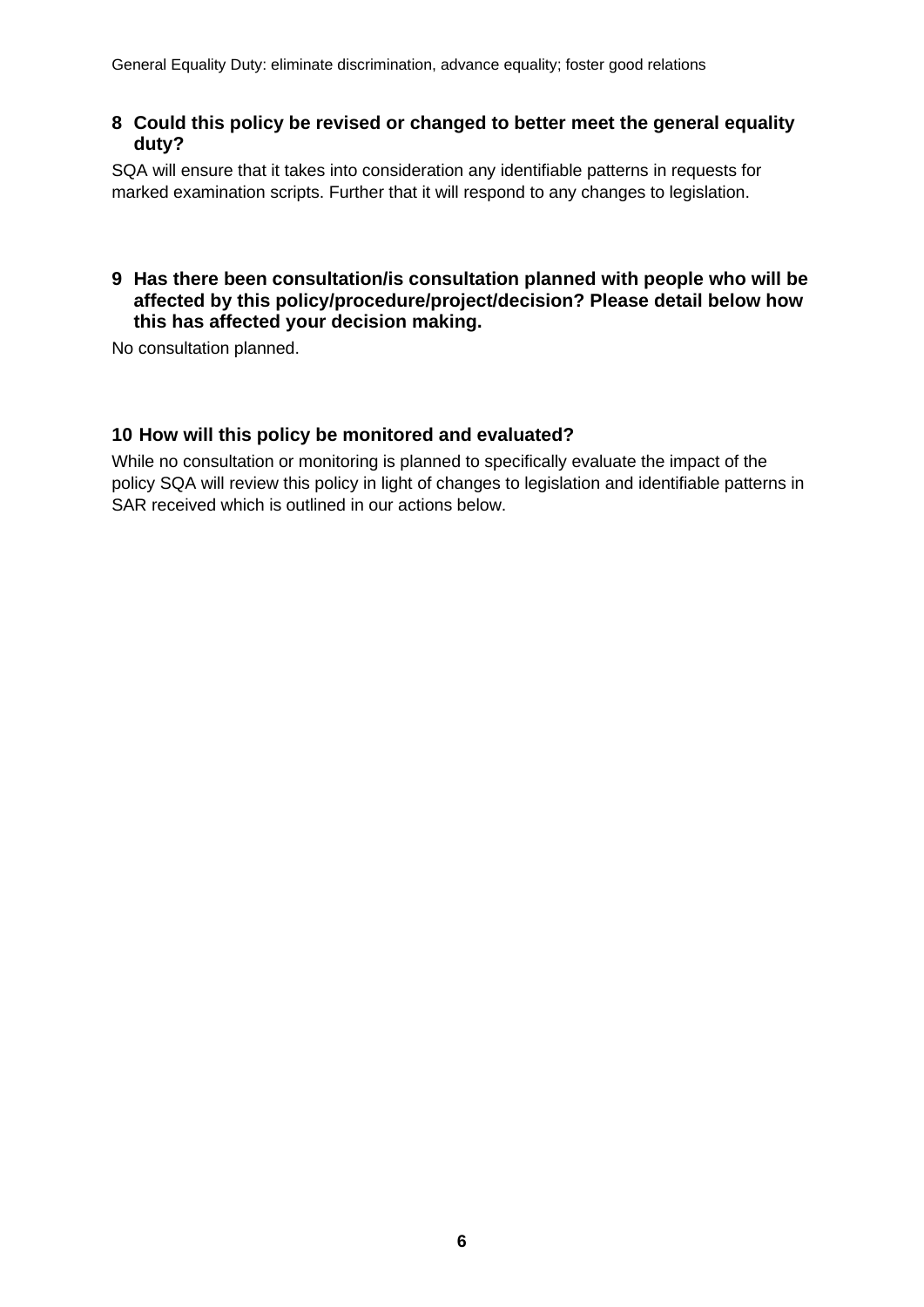# **Action plan**

| <b>Action:</b>                                                                                                                                   | Owners:                     | Dates:                               |
|--------------------------------------------------------------------------------------------------------------------------------------------------|-----------------------------|--------------------------------------|
| Monitoring of changes to Data Protection legislation in<br>conjunction with Data Protection team.                                                | ADS/<br>Data<br>Gov<br>Team | Ongoing<br><b>Review</b><br>21/01/23 |
| Monitoring of repeated requests for marked examination<br>scripts through SAR or FOI channels, also in conjunction<br>with Data Protection team. | ADS/<br>Data<br>Gov<br>Team | Ongoing<br>21/01/23                  |

# **Approval and publication**

Completed equality impact assessments will be published on SQA's website. As such, they must:

- be discussed and approved
- be sent electronically to [equality@sqa.org.uk](mailto:equality@sqa.org.uk)
- have actions identified, recorded and monitored as part of SQA's equality action plan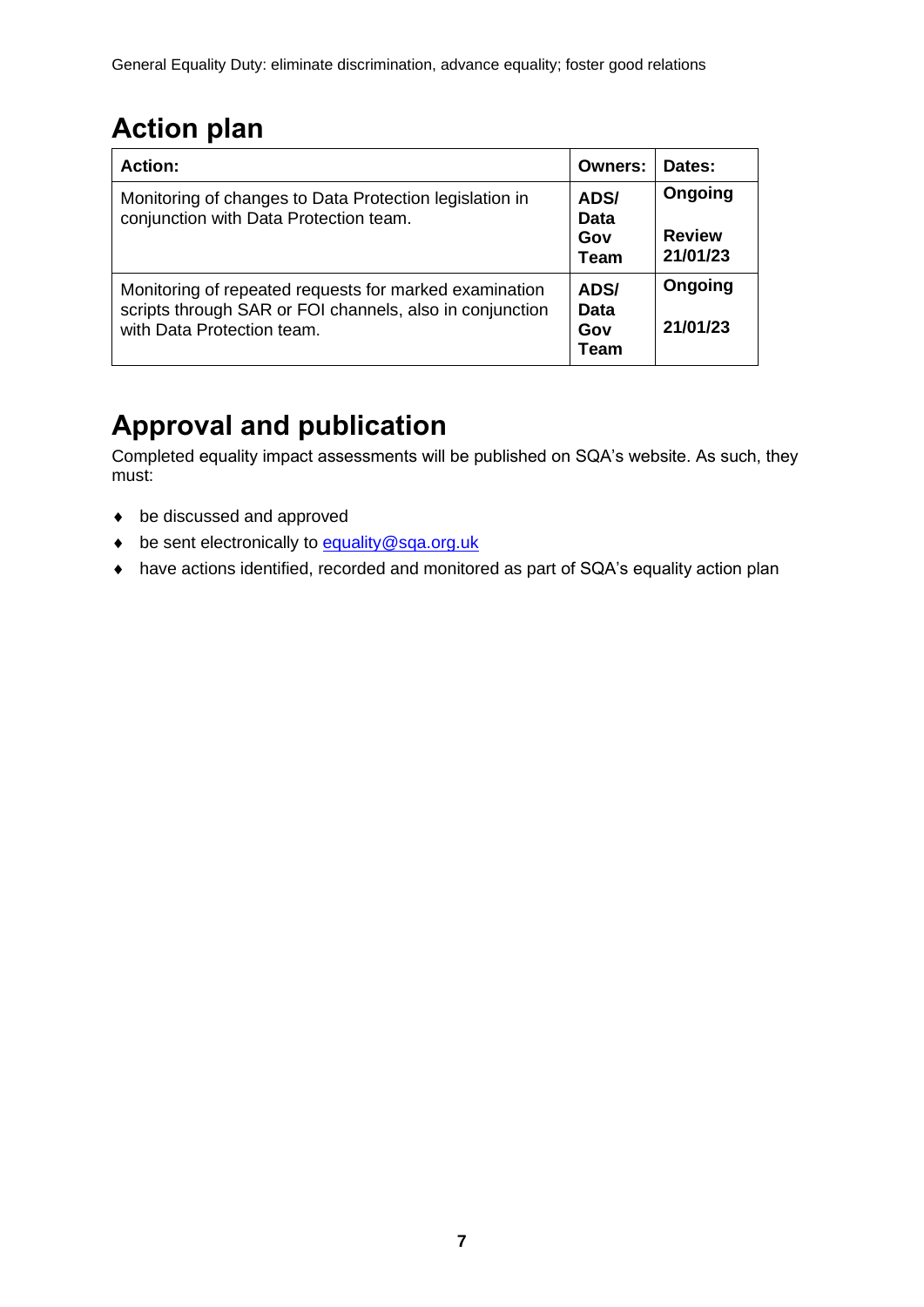## **Summary of the Public Sector Equality Duty (PSED) of the Equality Act 2010**

#### **Components**

A public authority must, in the exercise of its functions, have *due regard* to the need to:

a) eliminate discrimination, harassment, victimisation and any other conduct that is prohibited by or under this Act (*Fairness*)

b) advance equality of opportunity between persons who share a relevant protected characteristic and persons who do not share it (*Opportunity*)

c) foster good relations between persons who share a relevant protected characteristic and persons who do not share it (*Respect*)

#### **Due regard**

Regarding (b) *Opportunity***,** having due regard specifically involves taking steps to:

a) Remove or minimise disadvantages suffered by persons who share a relevant protected characteristic that are connected to that characteristic\*

b) Take steps to meet the needs of persons who share a relevant protected characteristic that are different from the needs of the persons who do not share it

c) Encourage persons who share a relevant protected characteristic to participate in public life or any other activity in which participation by such persons is disproportionately low

Regarding (c) *Respect*, having due regard specifically involves taking steps to:

a) Tackle prejudice

b) Promote understanding

\*Due regard comprises two linked elements: proportionality and relevance. The weight that public authorities give to equality should be proportionate to how relevant a particular function is to equality. In short, the more relevant a policy, procedure or practice is to equality and people, then the greater the regard that should be paid.

#### **Protected characteristics**

The protected characteristics are:

- $\leftrightarrow$  Age
- Marriage and Civil Partnership\*\*
- ◆ Religion or Belief
- ◆ Disability
- ◆ Pregnancy and Maternity
- $\bullet$  Sex